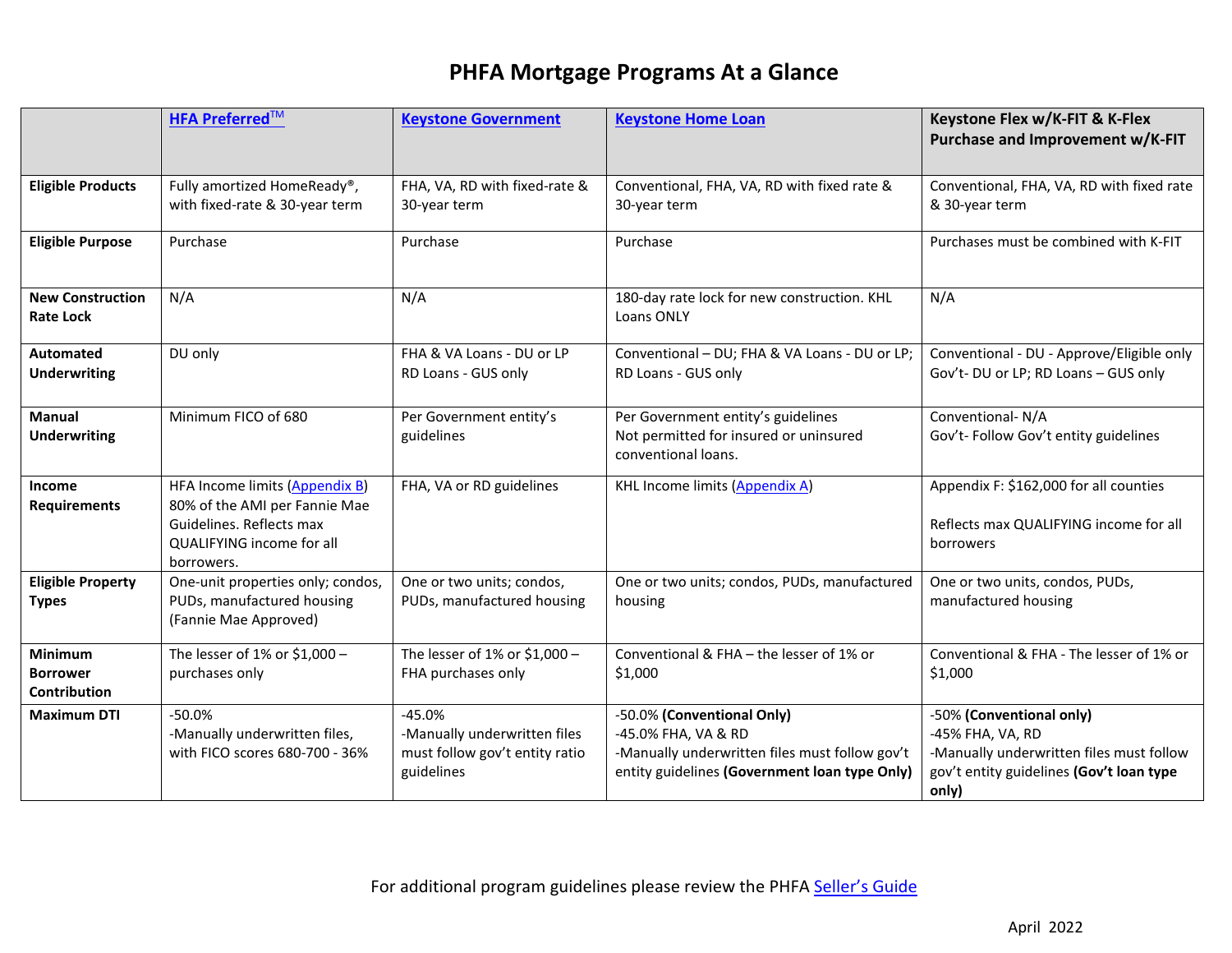| <b>Maximum</b><br>LTV/CLTV                                                                              | -95-97% w/DU Approve/Eligible<br>Findings-95% w/manual<br>underwrite CLTV -105%                                                                                              | FHA, VA, RD - follow entity<br>guidelines                                                                                                                                                                          | Conventional 95-97% w/ DU Approve/ Eligible<br>Findings<br>FHA, VA, RD - follow entity guidelines                                                                                                                                                    | Conventional 95-97% w/ DU Approve/<br><b>Eligible Findings</b><br>FHA, VA, RD - follow entity guidelines               |
|---------------------------------------------------------------------------------------------------------|------------------------------------------------------------------------------------------------------------------------------------------------------------------------------|--------------------------------------------------------------------------------------------------------------------------------------------------------------------------------------------------------------------|------------------------------------------------------------------------------------------------------------------------------------------------------------------------------------------------------------------------------------------------------|------------------------------------------------------------------------------------------------------------------------|
| <b>Minimum Credit</b><br>Score<br>Requirement                                                           | 620 with DU Approve/Eligible<br>Findings, 680 for manual<br>underwriting                                                                                                     | 620 with DU Approve/Eligible<br>Findings                                                                                                                                                                           | Manual Underwriting- Not permitted for KHL<br><b>Conventional Loans</b><br>660- for PHIF coverage (Conventional Loans) w<br>D/U Approve Eligible Findings<br>620- for Conventional & Government loans<br>(80% LTV or less)                           | Purchase: 660<br>Conventional Loans: 660- for PHIF<br>coverage (Conventional Loans) w D/U<br>Approve Eligible Findings |
| Nontraditional<br><b>Credit</b>                                                                         | N/A                                                                                                                                                                          | Borrowers on gov't<br>insured/guaranteed loans with<br>no scores may be eligible with<br>sufficient documentation of<br>nontraditional credit per<br>applicable Government entity<br>guidelines w/max DTI of 43% - | Conventional: N/A<br>Government Loans: Borrowers on gov't<br>insured/guaranteed loans with no scores may<br>be eligible with sufficient documentation of<br>nontraditional credit per applicable<br>Government entity guidelines w/max DTI of<br>43% | N/A                                                                                                                    |
| <b>First-time</b><br>Homebuyer<br>requirement                                                           | No, however if used with MCC<br>the 3- year rule would apply, but<br>waived for veterans and buyers<br>purchasing in all targeted areas<br>indicated on <b>Appendix A</b>    | No, however if used with MCC<br>the 3- year rule would apply,<br>but waived for veterans and<br>buyers purchasing in all<br>targeted areas indicated on<br><b>Appendix A</b>                                       | Yes, 3-year rule, waived for veterans and<br>buyers purchasing in all targeted areas<br>indicated on Appendix A                                                                                                                                      | N/A                                                                                                                    |
| <b>Mortgage Credit</b><br><b>Certificate (MCC)</b><br>Homebuyer tax<br>credit up to \$2,000<br>annually | Permitted for eligible borrowers<br>purchasing a home<br>Must use both Appendix A for<br><b>GROSS household income limits</b><br>AND Appendix B for Qualifying<br>borrowers. | Permitted for eligible<br>borrowers purchasing a home<br>- K-Gov only<br>Use Appendix A for limits                                                                                                                 | <b>MCC Not Permitted</b>                                                                                                                                                                                                                             | <b>MCC Not Permitted</b>                                                                                               |
| <b>Subordinate</b><br><b>Financing</b>                                                                  | -Keystone Advantage Assistance<br>-Access Modification<br>-Access Downpayment & CCA                                                                                          | -Keystone Advantage<br>Assistance<br>-Access Modification<br>-Access Downpayment & CCA<br>-Community Seconds <sup>®</sup>                                                                                          | $-K-FIT$<br>-Keystone Advantage Assistance<br>-Access Modification<br>-Access Downpayment & CCA<br>-HOMEtead Down Payment & CCA                                                                                                                      | -K-FIT<br>-Access Modification                                                                                         |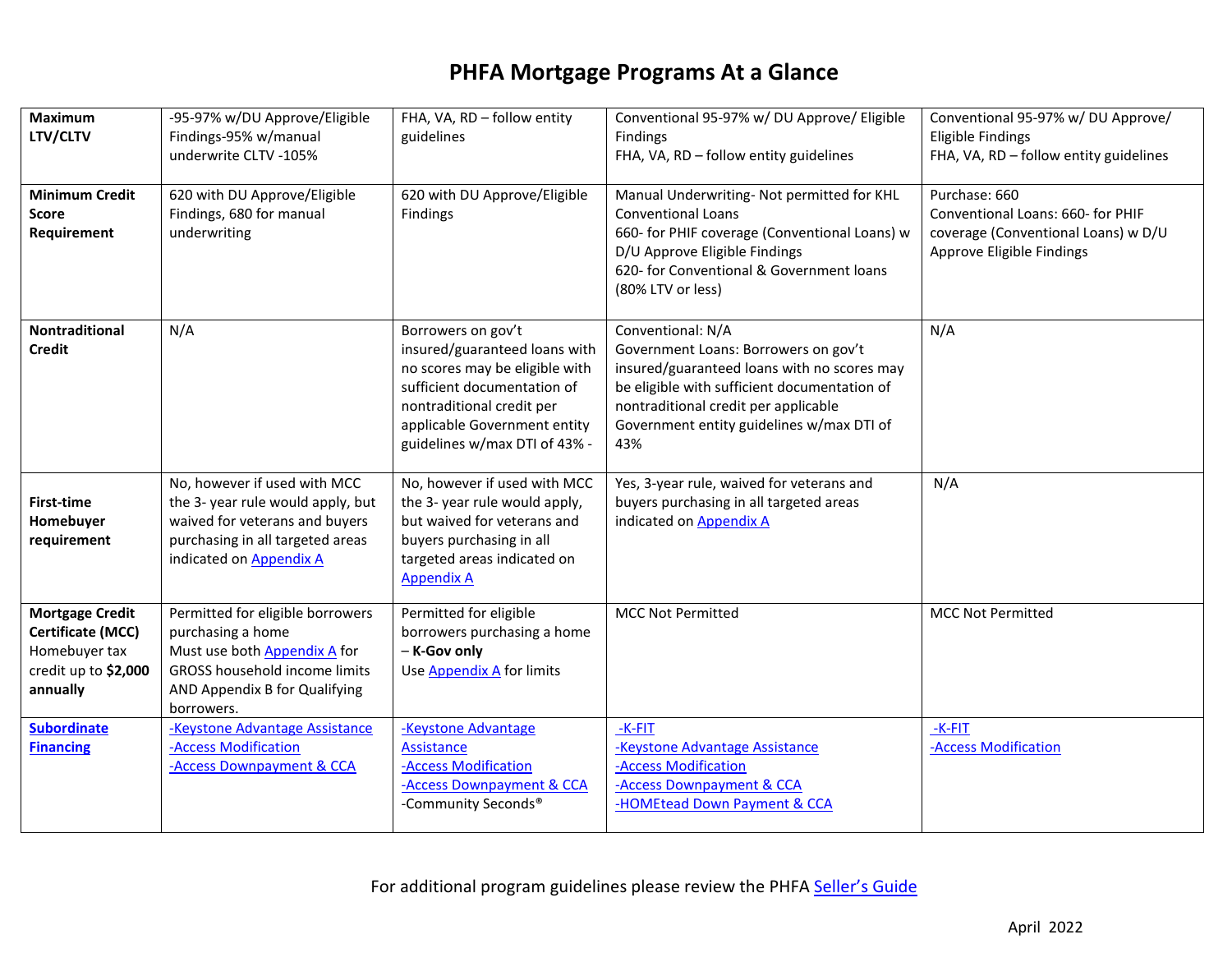| <b>PHFA Grant</b><br><b>Mortgage</b><br>Insurance | \$500 Grant toward<br>downpayment and closing cost<br>assistance for every HFA<br>Preferred <sup>™</sup> loan.<br>For Purchase only, No refi.<br>Provided by Fannie Mae<br>approved MI company                                                                                                                                                                              | Not permitted<br>FHA, VA, RD requirements<br>apply                                                                                                                                                                                                                                                                                                                                                     | Not permitted<br>FHA, VA, RD requirements apply<br>Conventional MI (LTV's above 80%) -Provided<br>by PHFA through PHIF only                                                                                                                                                                                                                                                                        | Not permitted<br>FHA, VA, RD requirements apply<br>Conventional MI Provided by PHFA<br>through PHIF only                                                                                                             |
|---------------------------------------------------|-----------------------------------------------------------------------------------------------------------------------------------------------------------------------------------------------------------------------------------------------------------------------------------------------------------------------------------------------------------------------------|--------------------------------------------------------------------------------------------------------------------------------------------------------------------------------------------------------------------------------------------------------------------------------------------------------------------------------------------------------------------------------------------------------|----------------------------------------------------------------------------------------------------------------------------------------------------------------------------------------------------------------------------------------------------------------------------------------------------------------------------------------------------------------------------------------------------|----------------------------------------------------------------------------------------------------------------------------------------------------------------------------------------------------------------------|
| HomeStyle<br>Renovation<br>Program                | Provides eligible borrowers to<br>make renovations, repairs, or<br>improvements up to 75% of the<br>lesser of the "as completed"<br>appraised value of the property.<br>Allowed with a purchase or<br>refinance option. For<br>Manufactured homes, repairs are<br>limited to the lesser of 50% of the<br>"as completed" appraised value,<br>or \$50,000.                    | Not permitted                                                                                                                                                                                                                                                                                                                                                                                          | Not permitted                                                                                                                                                                                                                                                                                                                                                                                      | Not permitted                                                                                                                                                                                                        |
| Purchase &<br>Improvement                         | Not permitted                                                                                                                                                                                                                                                                                                                                                               | Not permitted                                                                                                                                                                                                                                                                                                                                                                                          | Provide up to \$15k for improvements and<br>repairs in one transaction maximum LTV of<br>97%                                                                                                                                                                                                                                                                                                       | Provide up to \$30K for improvements and<br>repairs in one transaction. (Required to<br>also be paired with K-FIT)                                                                                                   |
| <b>Access</b><br><b>Modification Loan</b>         | Provides subordinate mortgage<br>financing for persons with<br>disabilities. A non-interest-<br>bearing loan with no monthly<br>payment. The maximum loan<br>amount is \$10,000. The minimum<br>loan amount is \$1,000.<br>-Access Downpayment & CCA<br>Up to \$15k toward closing costs<br>and downpayment, may only be<br>used in conjunction with Access<br>Modification | Provides subordinate<br>mortgage financing for<br>persons with disabilities. A<br>non-interest-bearing loan with<br>no monthly payment. The<br>maximum loan amount is<br>\$10,000. The minimum loan<br>amount is \$1,000, (K-Gov,<br>FHA, RD only)<br>-Access Downpayment & CCA<br>Up to \$15k toward closing<br>costs and downpayment, may<br>only be used in conjunction<br>with Access Modification | Provides subordinate mortgage financing for<br>persons with disabilities. A non-interest-<br>bearing loan with no monthly payment. The<br>maximum loan amount is \$10,000. The<br>minimum loan amount \$1,000, (Conventional,<br>FHA and RD Only)<br>-Access Downpayment & CCA<br>Up to \$15k toward closing costs and<br>downpayment, may only be used in<br>conjunction with Access Modification | Provides subordinate mortgage financing<br>for persons with disabilities. A non-<br>interest-bearing loan with no monthly<br>payment.<br>The maximum loan amount is \$10,000.<br>The minimum loan amount is \$1,000. |